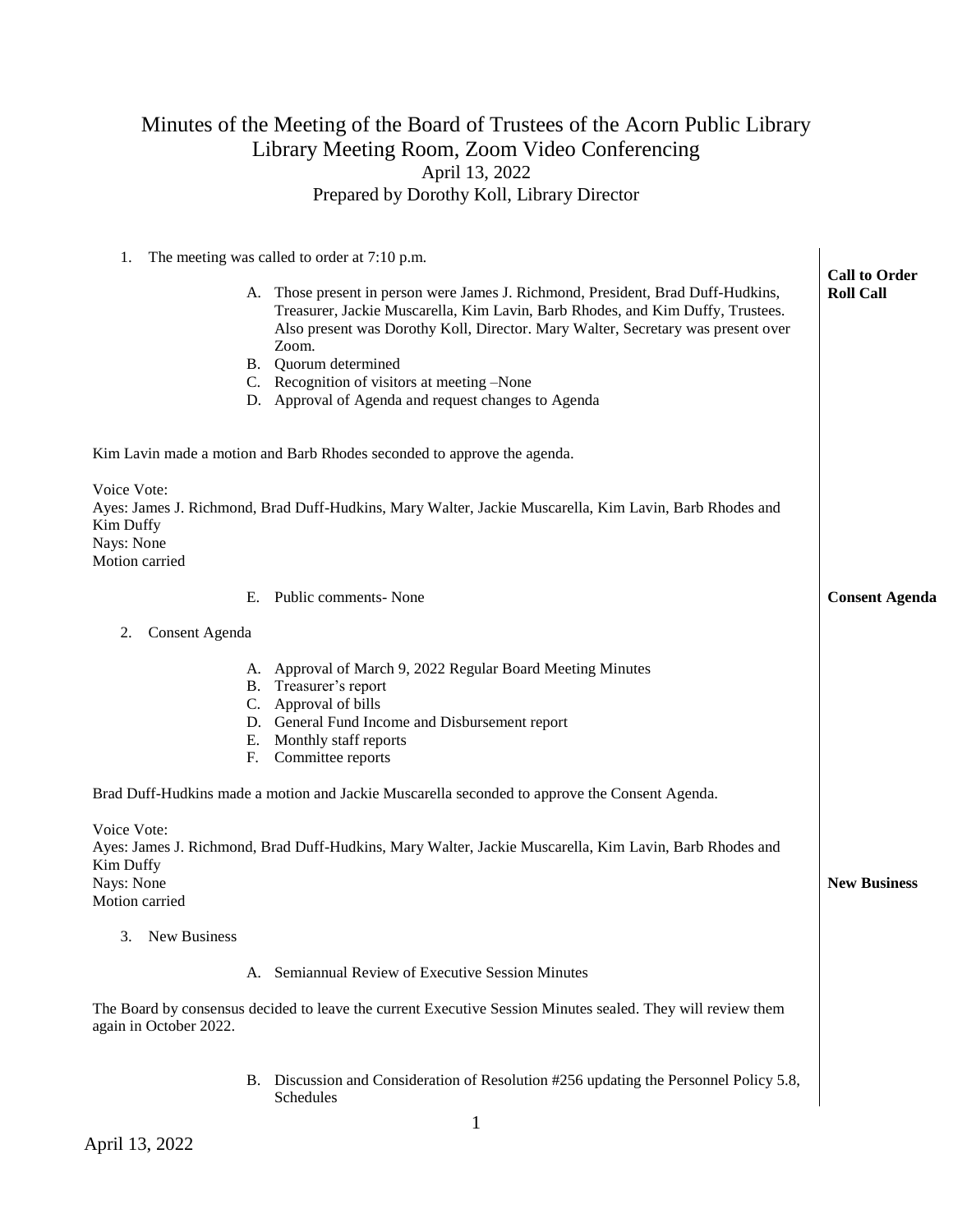This resolution adopts the previously approved changes to the Schedule policy including lunch breaks being required for 7 hour shifts, rather than 6.5 hour shifts and eliminating one rest break from the work day.

Brad Duff-Hudkins made a motion and Kim Lavin seconded to approve Resolution 256.

Voice Vote: Ayes: James J. Richmond, Brad Duff-Hudkins, Mary Walter, Jackie Muscarella, Kim Lavin, Barb Rhodes and Kim Duffy Nays: None Motion carried

> C. Discussion and Consideration of Fine Amnesty Week for Summer Reading, June 4- 11

Dorothy proposed a fine amnesty week the first week of Summer Reading.

Jackie Muscarella made a motion and Kim Duffy seconded to approve the fine amnesty week.

Voice Vote: Ayes: James J. Richmond, Brad Duff-Hudkins, Mary Walter, Jackie Muscarella, Kim Lavin, Barb Rhodes and Kim Duffy Nays: None Motion carried

D. Discussion of FY23 Working Budget Draft

Dorothy presented the draft of next fiscal year's working budget.

E. Discussion and Consideration of 2022 Toilet Room Renovation Project

The Board decided to move forward with the Toilet Room Renovation Project with the lowest responsible bidder, Construction Solutions of Illinois. The bid did come in higher than anticipated, but ultimately the board did not want to lose the \$35,000 grant.

Brad Duff-Hudkins made a motion and Barb Rhodes seconded to accept the lowest responsible bid.

Voice Vote: Ayes: James J. Richmond, Mary Walter, Jackie Muscarella, Kim Lavin, Barb Rhodes and Kim Duffy Abstain: Brad Duff-Hudkins Nays: None Motion carried

F. Discussion annual ATLAS Trustee Day on May 21, 2021

Dorothy let the board know that the annual ATLAS Trustee Day will be at Alsip Library on May 21.

- 4. Old Business-None
- 5. Correspondence-None

A. Teen Bridge Center wrote a note thanking Jen for presenting at their center

## **Old Business**

**Correspondence**